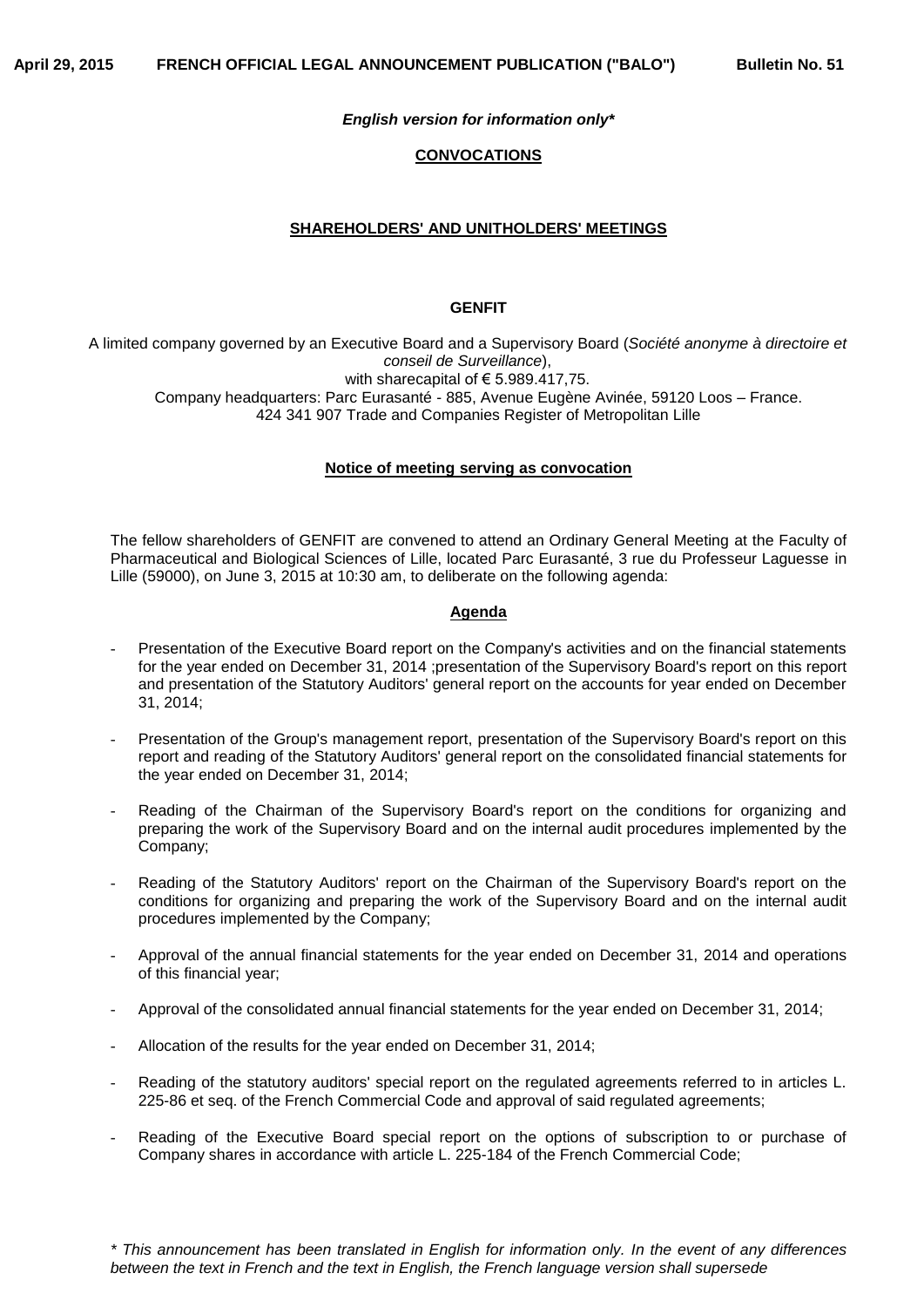- Reading of the Executive Board special report on the granting of free shares in accordance with article L. 225-197-4 of the French Commercial Code;
- Reading of the table summarizing the delegations of authority and powers granted by the General Meeting to the Executive Board in respect of capital increases, in accordance with articles L. 225-129-1 et seq. of the French Commercial Code;
- Reading of the Executive Board supplementary report on the use of delegations of powers granted by the General Meeting, in accordance with article R. 225-116 of the French Commercial Code;
- Attendance fees;
- Powers to carry out legal formalities.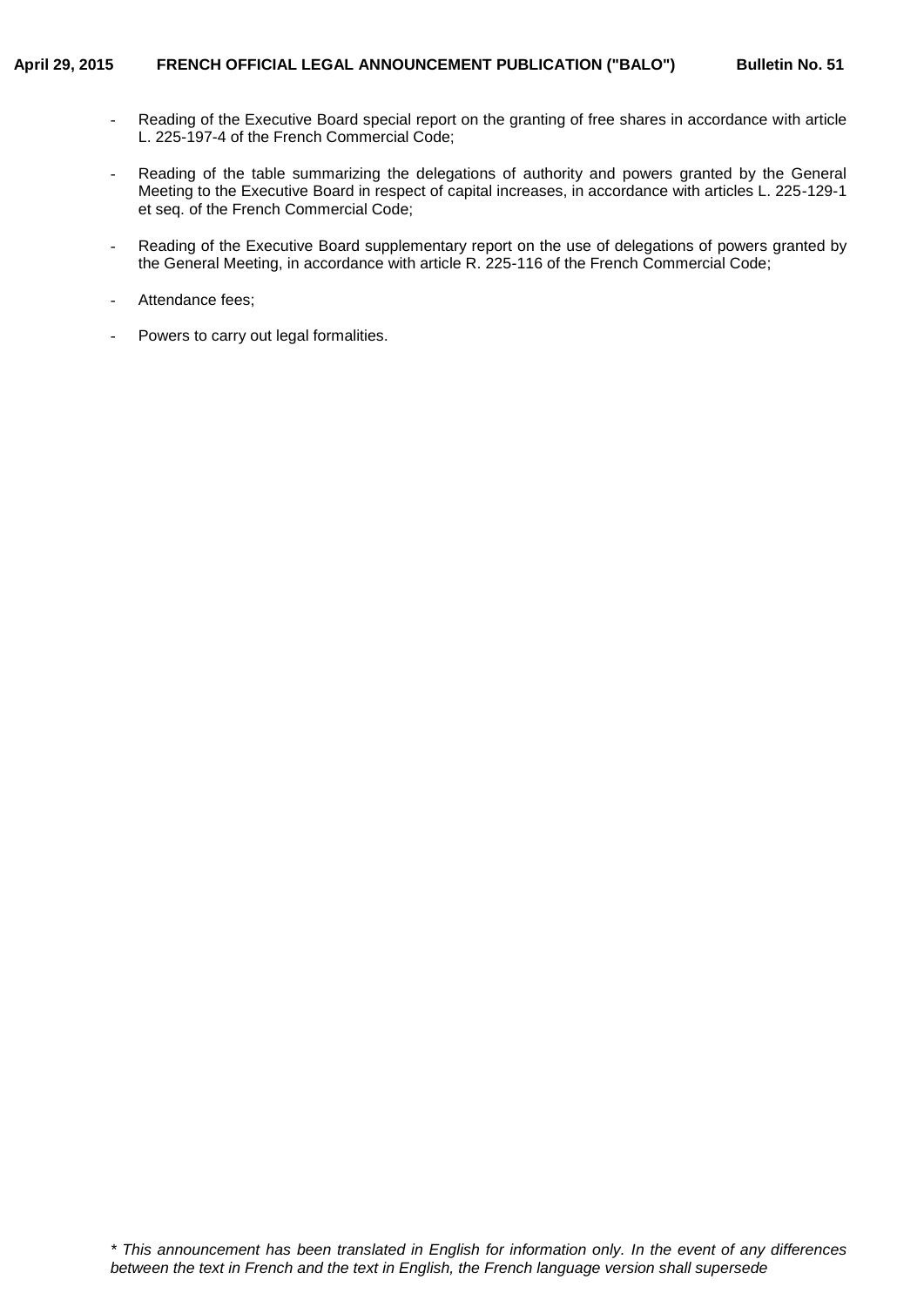# **DRAFT RESOLUTIONS**

#### **Ordinary General Meeting**

**First Resolution** - Approval of the annual financial statements for the year ended on December 31, 2014

The General Meeting - deciding under the quorum and majority requirements for ordinary general meetings, having reviewed the Executive Board report, noting the lack of observations by the Supervisory Board on the Executive Board report and on the Company's annual financial statements and having reviewed the Statutory Auditors' report for the year ended on December 31, 2014 - approves the 2014 financial statements as presented prepared according to French standards and in accordance with the French Commercial Code, which show a net loss of (15,973,312) euros.

The General Meeting also approves the operations reflected in these financial statements or summarized in these reports.

Under articles 223 quater and 223 quinquies of the French General Tax Code (*Code général des impôts*), the General Meeting notes that there are no expenditures or charges deductible from the Company's taxable income as referred to in article 39.4 of the French General Tax Code.

After having deliberated on this matter, the General Meeting gives to the members of the Executive Board, the members of the Supervisory Board and the Statutory Auditors, full and unconditional discharge from their duties for said year.

**Second Resolution** - Approval of the reports and consolidated financial statements for the year ended on December 31, 2014

The General Meeting - deciding under the quorum and majority requirements for ordinary general meetings, having reviewed the Executive Board report, noting the lack of observations by the Supervisory Board on the Executive Board report and on the Company's consolidated annual financial statements and having reviewed the Statutory Auditors' report for the year ended on December 31, 2014 - approves the 2014 consolidated annual financial statements as presented, prepared according to IFRS accounting standards, which show a loss of (17,025,473) euros, as well as the operations reflected in these statements or summarized in these reports.

After having deliberated on this matter, the General Meeting gives to the members of the Executive Board, the members of the Supervisory Board and to the Statutory Auditors, full and unconditional discharge from their duties for said year.

**Third Resolution -** Allocation of the results for the year ended on December 31, 2014

The General Meeting, deciding under the quorum and majority requirements for ordinary general meetings, approves the proposal of the Executive Board regarding the allocation of the results for the financial year 2014, and thus decides to allocate the loss for the year ended on December 31, 2014 as follows:

> ORIGIN Deficit for the year ended on December 31, 2014  $\epsilon$  (15,973,312) ALLOCATION Allocation to the item "Retained earnings", For a total of  $(15,973,312)$

This thus brings the retained earnings from  $\epsilon$  (42,637,364) to  $\epsilon$  (58,610,677)

The General Meeting acknowledges, in accordance with article 243 bis of the French General Tax Code, that so far there has been no distribution of dividends during the previous three financial years.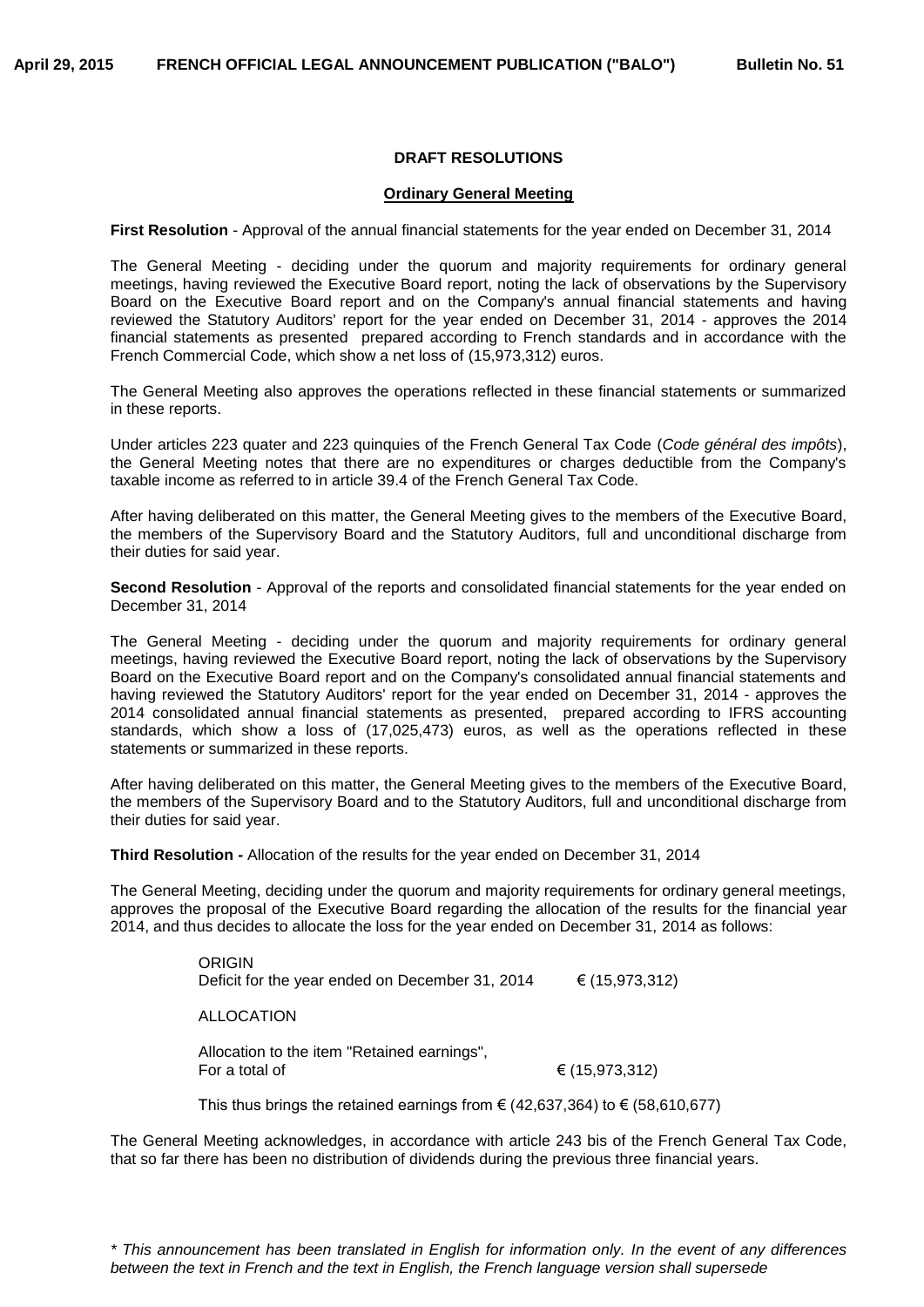**Fourth Resolution** - Approval of the regulated agreements referred to in the Statutory Auditors' special report

After having deliberated on this matter, the General Meeting, deciding under the quorum and majority requirements for ordinary general meetings, and having reviewed the report prepared by the Statutory Auditors pursuant to article L. 225-88 of the Commercial Code, approves this report.

**Fifth Resolution -** Reading of the Executive Board special report on the options of subscription to or purchase of Company shares in accordance with article L. 225-184 of the French Commercial Code

After having deliberated on this matter, the General Meeting, deciding under the quorum and majority requirements for ordinary general meetings, approves the terms of the Executive Board special report on the options of subscription to or purchase of Company shares, prepared in accordance with article L. 225- 184 of the French Commercial Code.

**Sixth Resolution -** Reading of the Executive Board special report on the granting of free shares in accordance with article L. 225-197-4 of the French Commercial Code

After having deliberated on this matter, the General Meeting, deciding under the quorum and majority requirements for ordinary general meetings, approves the terms of the Executive Board special report on the granting of free existing or new shares to be issued, in accordance with article L. 225-197-4 of the French Commercial Code.

**Seventh Resolution** - Reading of the table summarizing the delegations of authority and powers granted by the General Meeting of Shareholders to the Executive Board, in accordance with articles L. 225-129-1 et seq. of the French Commercial Code.

After having deliberated on this matter, the General Meeting, deciding under the quorum and majority requirements for ordinary general meetings, approves the terms of the table summarizing the delegations of authority and powers that have been granted by the General Meeting of Shareholders to the Executive Board in respect of capital increases, in accordance with articles L. 225-129-1 et seq of the French Commercial Code.

### **Eighth Resolution** - Attendance fees

The General Meeting, deciding under the quorum and majority requirements for ordinary general meetings, having reviewed the Executive Board report and the Committee on Appointments and Remunerations' report, decides to set the maximum amount of attendance fees granted to the Supervisory Board for the year starting on January 1, 2015 to one hundred thousand (100,000) euros, and to leave it up to the Supervisory Board to distribute this amount.

**Ninth Resolution** - Powers to carry out legal formalities

The General Meeting grants full powers to the holder of an original, a copy or an extract of these minutes for the purposes of fulfilling all filing and publication formalities required by the applicable laws and regulations.

> \* \* \*

All shareholders, regardless of the number of shares they own, have the right to attend the General Meeting, to be represented by an authorized representative, to send a proxy without indicating the authorized representative, in which case its voting rights will be exercised to approve the draft resolutions presented or approved by the Executive Board and to reject the other draft resolutions, or to vote before the General Meeting by mail.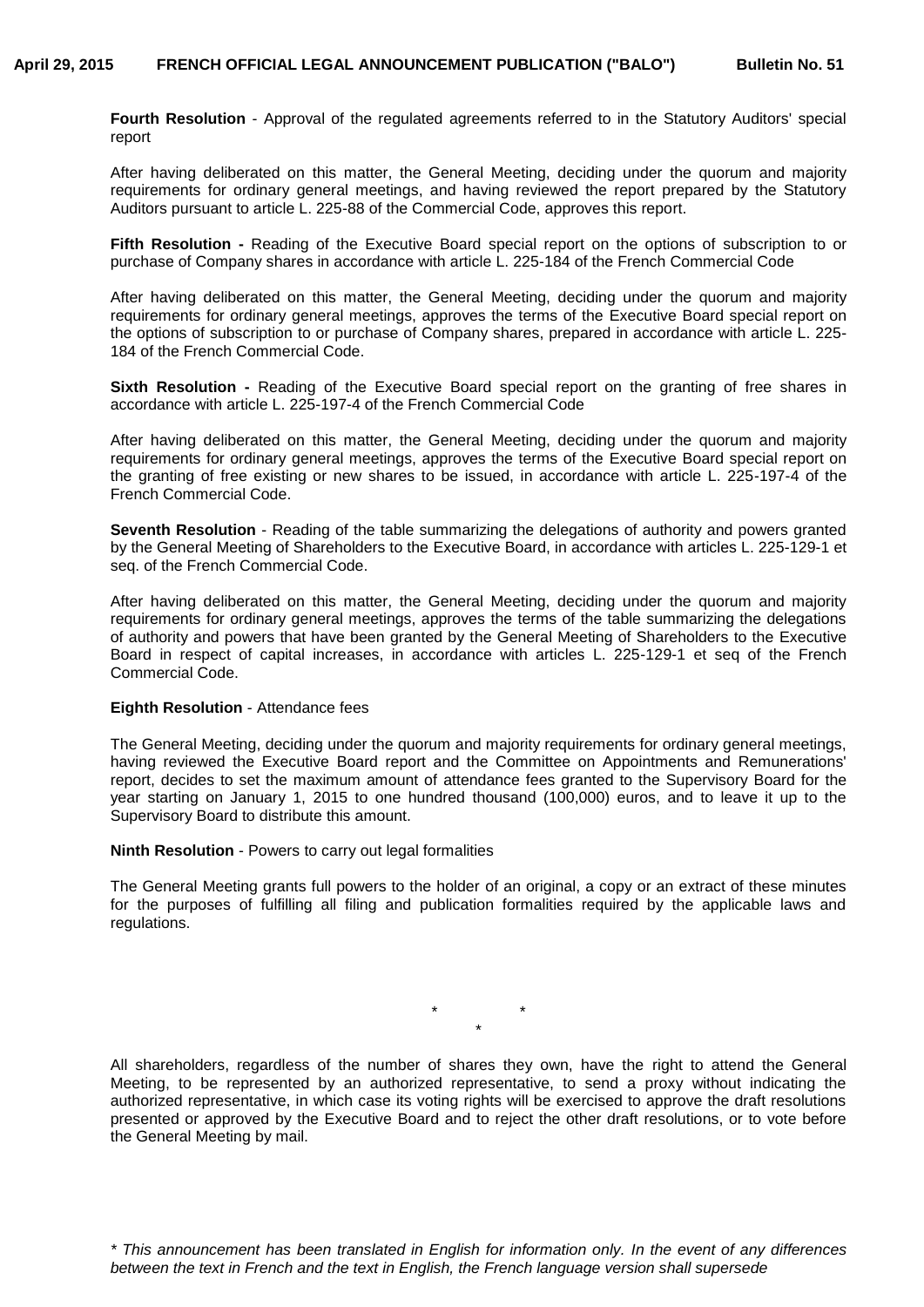All shareholders may be represented by their spouse, their partner with whom they have entered into a civil partnership, by another shareholder of the Company, or by any other individual or legal entity of their choice. Any shareholder who is represented by a person other than his/her spouse or partner with whom he/she has entered into a civil partnership is informed by his/her authorized representative of any fact enabling him/her to measure the risk that such person may pursue an interest other than that of the shareholder's, under the terms of article L. 225-106-1 of the French Commercial Code.

### **To attend, vote by mail or be represented at the General Meeting**

Pursuant with article R. 225-85 of the French Commercial Code, the right to participate in the General Meeting is justified by registration of the shares on the books in the shareholder's name or in the name of the authorized bank or broker registered on his/her behalf, by no later than midnight, Paris time, on the second business day before the Meeting is held:

- either in the registered share accounts held for the Company by its agent, *Société Générale Securities Services*, for shareholders who hold registered shares;

or in the accounts of bearer shares held by the authorized bank or broker, holder of securities accounts, for shareholders owning bearer shares.

The registration of bearer shares held by the authorized bank or broker is evidenced by a certificate justifying ownership of the shares ("attestation de participation"),delivered by the authorized bank or broker, attached to the form for voting by mail or the proxy form or to the application for an admission card filled out in the shareholder's name or on behalf of the represented shareholder by the registered custodian.

# **If you wish to attend the General Meeting personnaly**

To facilitate the shareholder's attendance at the General Meeting, it is recommended that the shareholders first obtain an admission card, which they may obtain in the following manner:

- the owners of registered shares must apply for an admission card with the voting form they will receive by mail;

- at least two days before the date of the General Meeting, the owners of bearer shares must ask their authorized bank or broker to provide them a certificate justifying ownership of the shares ("attestation de participation"). The authorized bank or broker will then send this certificate to *Société Générale Securities Services*, which will send the shareholder an admission card. This certificate will also be issued to shareholders wishing to physically attend the Annual General Meeting and who have not received their admission card by midnight, Paris time, on the second business day prior to the scheduled meeting.

On the day of the General Meeting, all shareholders must prove their capacity as such during the registration process.

# **If you wish to vote by mail or establish a proxy**

Registered shareholders directly receive the form for voting by mail or the proxy form, along with the meeting notice, which they must complete, sign and return.

Owners of bearer shares must request a voting form or proxy form from the bank or broker where they hold their account, which will send the form along with a certificate justifying ownership of the shares ("attestation de participation")to *Société Générale Securities Services*. In order for any request for a voting form or proxy form to be honored, it must have been received no later than six calendar days before the date of the Meeting, i.e. on or before May 28, 2015, pursuant to article R. 225-75 of the French Commercial Code.

The form for voting by mail or by proxy will also be available at the Company headquaters.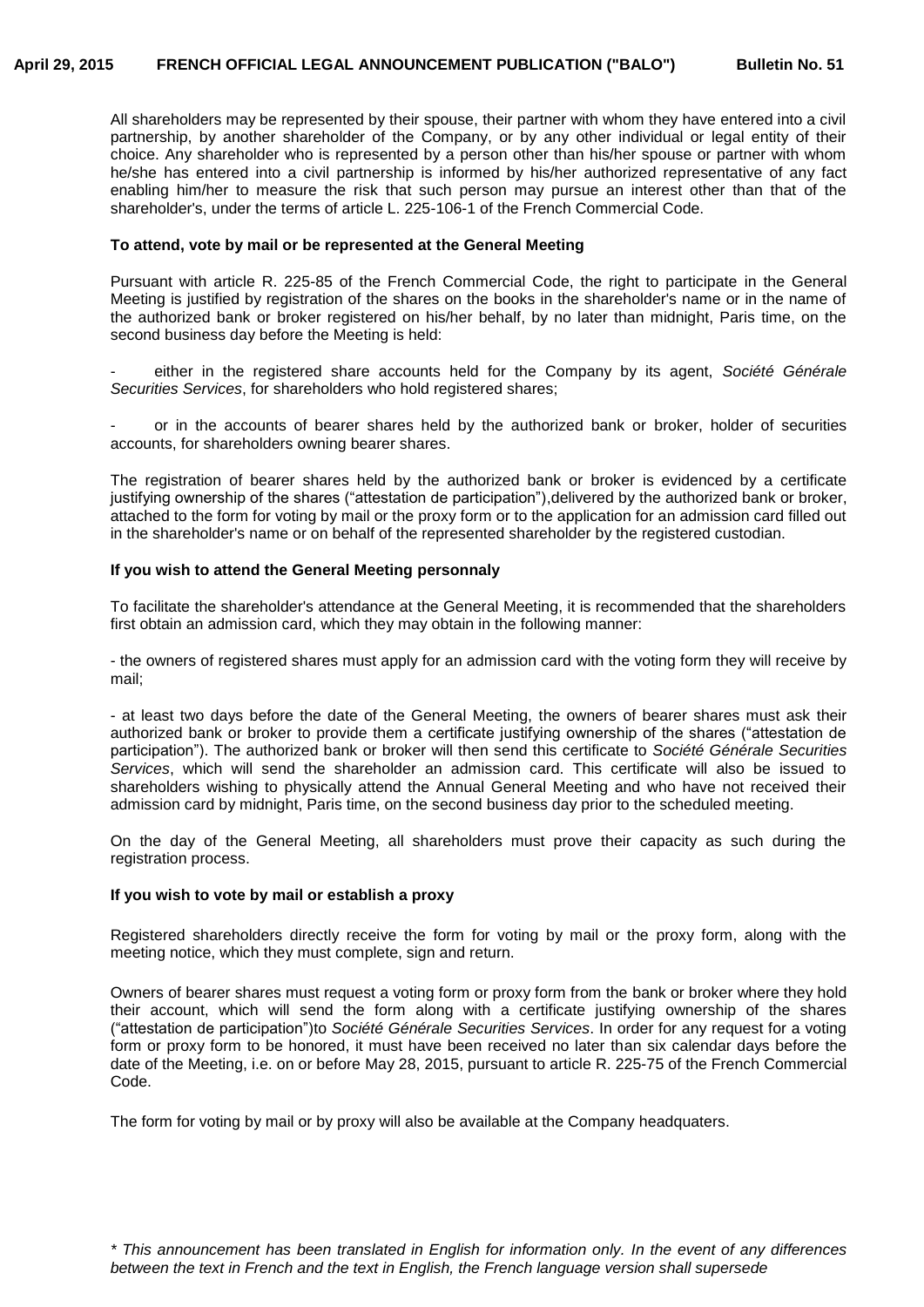To be counted, once the form for voting by mail has been completed and signed, it must be returned no later than two days prior to the, i.e. no later than May 29, 2015.

In the case where a custodian should return a proxy form or form for voting by mail, the Company reserves the right to question said custodian to find out the identity of the voters.

Pursuant to article R. 225-85 of the French Commercial Code, any shareholder, who shall already have voted by mail, sent a proxy form or asked for his/her admission card for the Meeting with or without a certificate justifying ownership of the shares ("attestation de participation"), shall not be able to select another means of participation.

Pursuant to article R. 225-85 of the French Commercial Code, a shareholder who has selected his/her means of participation to the General Meeting may nevertheless sell part or all his/her shares afterwards. In such case:

- if the sale occurs before May 28, 2015, the Company shall invalidate or change accordingly the vote expressed, the proxy given, the admission card or the certificate justifying ownership of the shares ("attestation de participation") and for such purpose, the authorized bank or broker must notify the sale to Company or to *Société Générale Securities Services* and provide relevant information;

- if the sale occurs from May 28, 2015, the sale does not have to be notified by the authorized bank or broker or considered by the Company, notwithstanding any agreement to the contrary.

#### **Request to add points or draft resolutions and written questions**

Requests to add points or draft resolutions to the agenda by shareholders representing the portion of share capital required by articles R.225-71 and R.225-72 of the French Commercial Code should be sent to the Company headquarters (*Genfit / Finance Department, Parc Eurasanté, 885 Avenue Eugène Avinée, 59120 Loos*) by registered letter with acknowledgment of receipt, by no later than the twenty-fifth day preceding the date of the Meeting, and will not be accepted more than twenty days after the date of the present notice. On the date of their request, the authors of such request (i) must justify that they hold or represent the portion of the share capital required by registration of the relevant securities either on the accounts of registered shares held for the Company by *Société Générale Securities Services*, or on the accounts for bearer shares held by an authorized bank or broker, and (ii) must submit a certificate justifying ownership of the shares along with their request. The request for adding a point to the agenda must be justified. The request to add draft resolutions is to be included along with the text of the draft resolution, which may be accompanied by a brief explanatory statement. When the draft resolution is on the presentation of a candidate to the supervisory board, it is to be accompanied by the information referred to in section 5 of article R. 225-83 of the French Commercial Code.

The review by the General Meeting of the points or draft resolutions submitted by the shareholders under the conditions above is subject to the authors submitting the request for a new certificate evidencing the registration of the shares in the same accounts by midnight, Paris time, on the second business day prior to the Meeting.